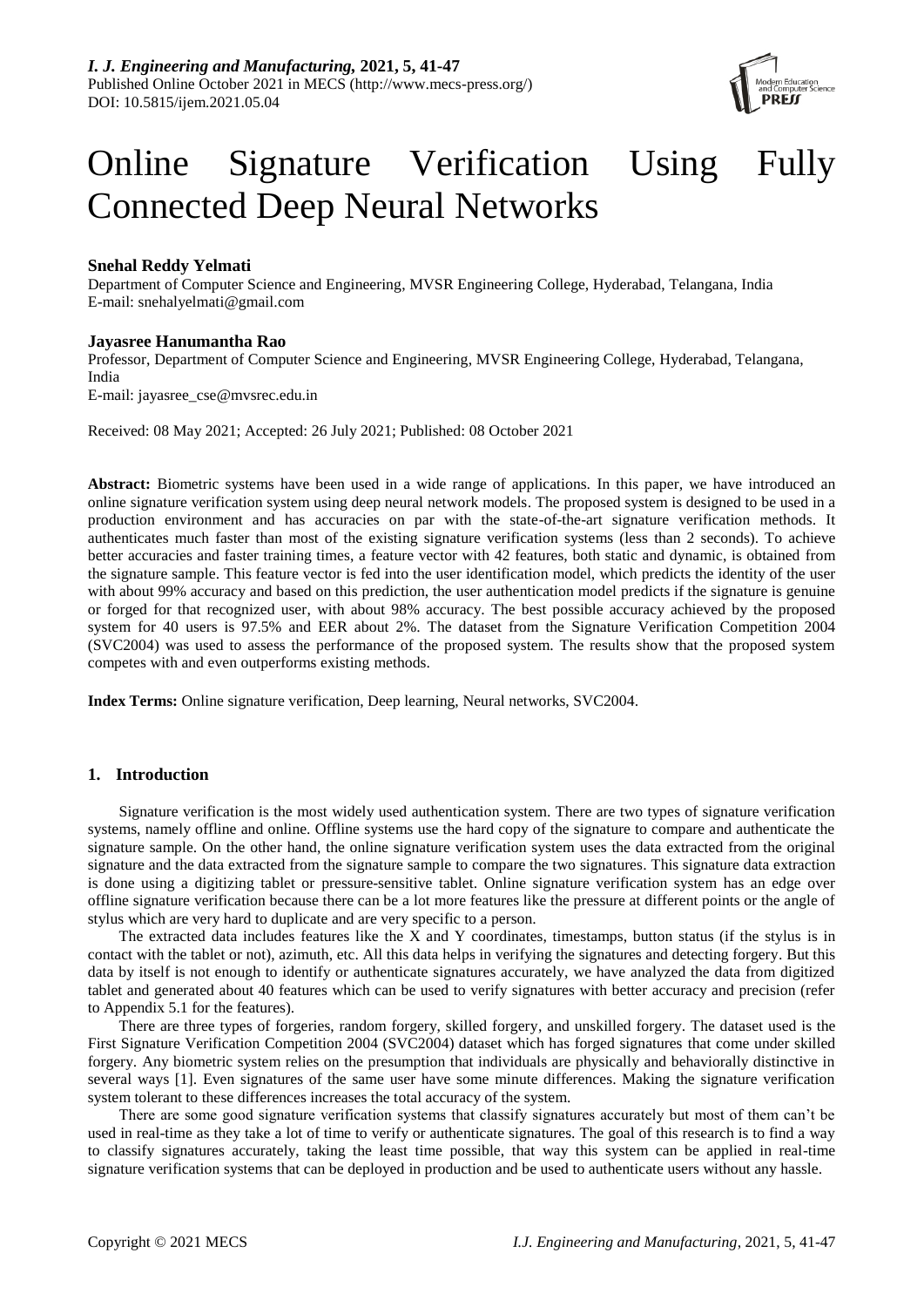## **2. Literature Survey**

Most of the signature verification systems use the Dynamic Time Warping technique (or DTW)[2, 3, 4, 5, 6] or Hidden Markov Models (or HMM)[7, 8, 9]. Some of them use neural networks or recurrent neural networks to authenticate signatures [10, 11, 12]. Most of these signature verification systems were built for the most accuracy possible. The two main goals of our signature verification system are, the accuracy of the signature verification system should be on par with the state-of-the-art signature verification systems and it should be feasible to be used in a production environment. So, we choose neural networks for signature verification as they have faster prediction times and provide accuracy better than most of the available signature verification systems.

#### **3. Methodology**

For the development and evaluation of the machine learning model we've used the SVC2004 dataset. There are a total of 40 unique users with 40 signature samples each, we have set aside some signature samples of every user to make sure unseen data is used to test and validate the machine learning model that developed (please refer to the section 5.2 for more details). We have used Keras and Tensorflow 2.0 for training and testing the machine learning models; Python libraries Pandas, Matplotlib and Seaborn to analyze and visualize data.

## **4. Proposed System**

#### *1. Dataset*

Dataset from First Signature Verification Competition 2004 (SVC2004) [13, 14] was used for training and testing the performance of the deep neural network models. This dataset comprises 40 signatures of 40 users each i.e., 1600 signature samples. Each genuine/forgery signature is stored in a separate text file. The file names are in the format "USERx y.txt", where x (1...40) indicates the user and y (1...40) indicates one signature instance of the corresponding user, with the first  $20$  (1...20) representing genuine signatures and the rest (21...40) representing skilled forgeries provided by the other users. The basic stages of the proposed signature verification system are depicted in Fig 1.



#### Fig. 1. Proposed system

#### *2. Preprocessing*

Preprocessing data is one of the most important aspects of neural network modeling. In this phase, both the training and testing datasets are preprocessed to remove some known anomalies in the data and format the data in the desired format. For instance, in the SVC2004 dataset, in some signature data files, there were some tuples where there are two distinct X and Y coordinates with the same timestamps. This is an anomaly because the tip of the stylus cannot be on two different points at the same time. Tuples like these had to be preprocessed; otherwise, some features like the velocity and acceleration would have been undefined. To handle this issue we have modified the timestamp of the second tuple to the average of the timestamps of the above and below tuples [15]. In addition to this, attributes like the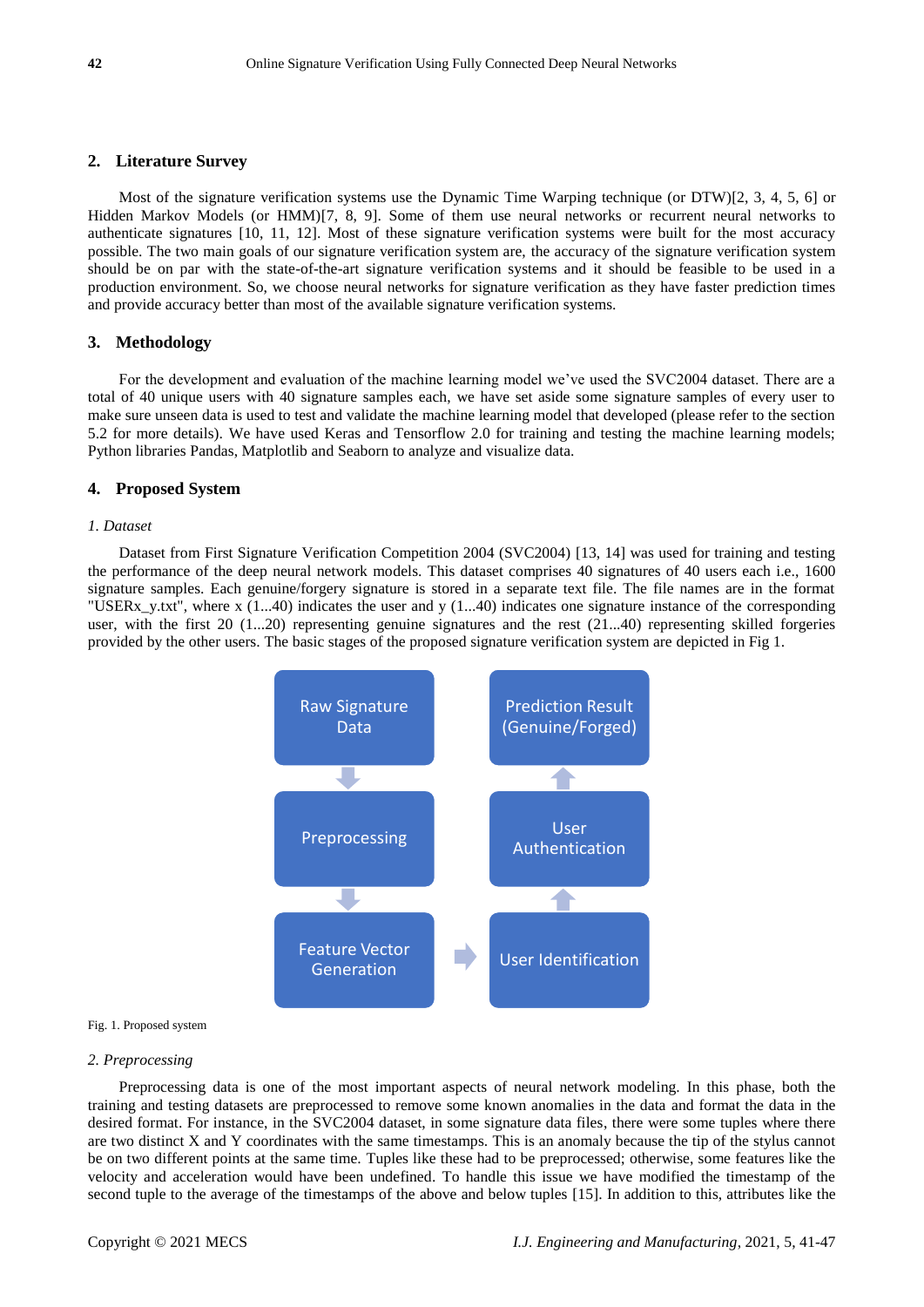standard deviation of X, the standard deviation of Y, acceleration, velocity, the standard deviation of velocity, etc. are added to the 7 attributes of the SVC2004 dataset. Features like altitude and azimuth (aka pen orientation) were excluded from the feature set as they harmed the accuracy[13].

#### *3. Feature vector generation and normalization*

In this phase, a feature vector is generated based on the preprocessed signature data from the previous step. From 13 attributes in the preprocessed signature data, 42 static and dynamic features like average velocity, pen up to pen down ratio, maximum pressure, range of pressure, a variance of X velocity, number of local minima in the X direction, etc.[16] is generated (refer to the appendix for the full list of features generated). Using these 42 features a feature vector is generated and normalized (-3, 3) with min-max normalization. Normalization is useful in this case because the features generated have drastically different ranges and this can lead to longer training and testing times as the gradient descent can oscillate back and forth and take a long time to reach the global minimum [17].

#### *4. User identification*

The normalized feature vector obtained in the previous step is fed into the neural network to predict the id of a user to whom the signature belongs to. This is done using the user identification model. This model has 9 layers in total, 6 hidden layers, one dropout layer, one input layer, and one output/SoftMax layer. All the layers have rectified linear (or ReLu, refer to equation 1) activation function except the output layer. Refer to Fig 2 for additional details about the model's architecture.



Fig. 2. User identification model

This model was tuned manually and the hyperparameters that proved to be the most useful were,

- Number of layers and Number of neurons refer to Fig 1
- Optimizer RMSprop
- $\circ$  Rho 0.9
- $\bullet$  Epochs 75
- Learning rate used a dynamic learning rate
	- $\circ$  Initial learning rate 10<sup>-4</sup>
	- o Patience 3
	- $\circ$  Factor by which the learning rate was reduced  $-0.25$
	- $\circ$  Minimum learning rate 10<sup>-6</sup>

### *5. User authentication model*

Based on the user id generated by the user identification model second model, user authentication model is selected. Every user has a unique second model, which is trained on his/her genuine and forged signature samples. This model is responsible for classifying the signature sample, genuine or forged. This model has four layers in total; there are two hidden layers, one input layer, and one output layer. All the layers except the output layer have the rectified linear (or ReLu) activation function, the output layer has the sigmoid function (refer to equation 2) as the activation function. This could be due to the complexity of the individual signature, for instance, if the signature is very easy to

(1)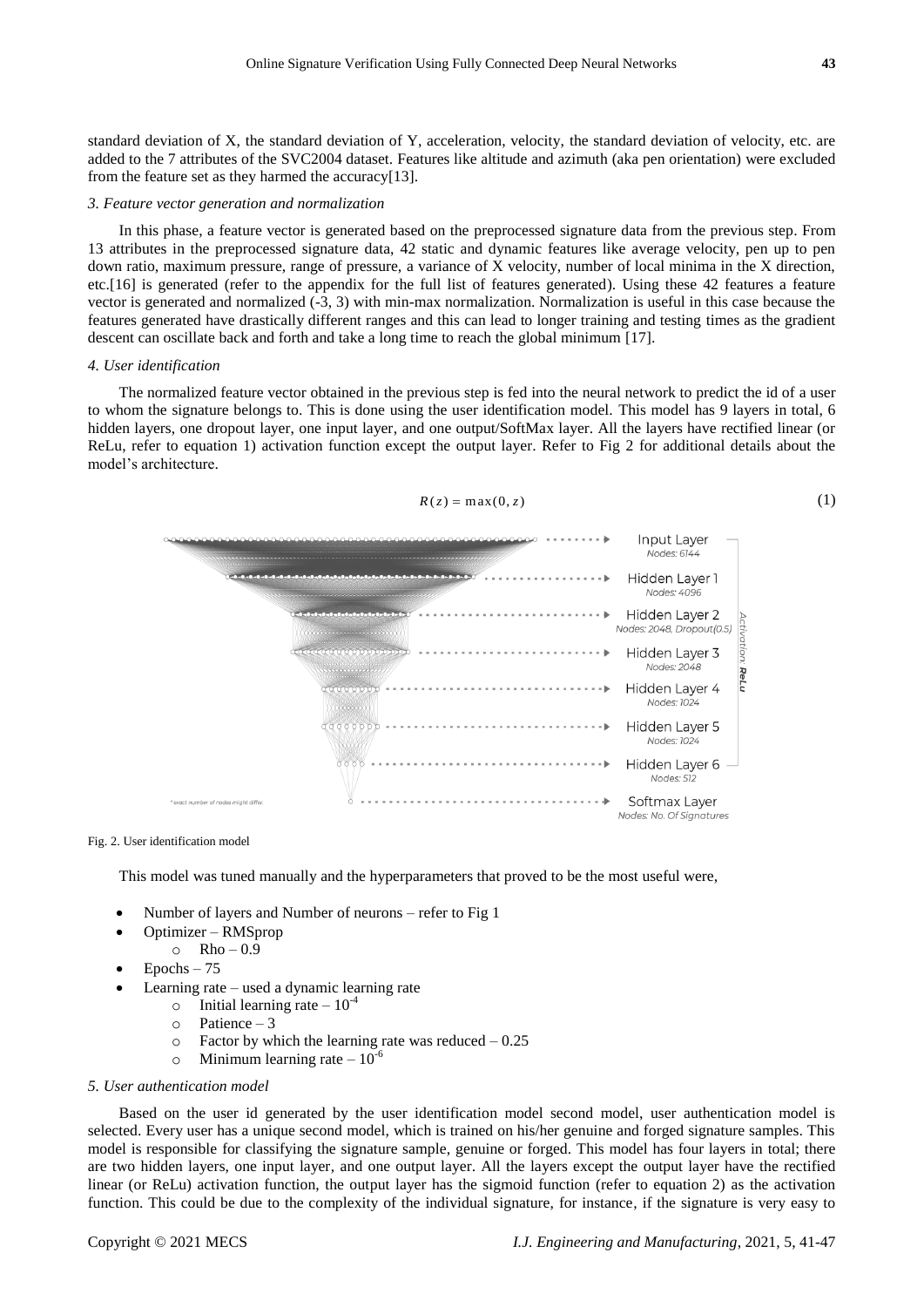mimic then a skilled forger could easily forge the signature, hence reducing the accuracy of the model. This was the most optimal architecture we have found in our testing after handling the bias and variance tradeoff. Refer to Fig 3 for additional details about the model's architecture.



\* exact number of nodes might differ

Fig. 3. User authentication model.

This model was manually tuned and the hyperparameters that proved to be most useful were,

- Number of layers and Number of neurons refer to Figure 3.2
- Optimizer ADAM
	- $\circ$  Beta  $1 0.9$ 
		- $\circ$  Beta 2 0.999
- Epochs 100
- Learning rate  $-10^{-4}$

#### *6. Summary*

This proposed system uses a two-step signature verification process. The first step is to identify the owner of the signature and the second step is to classify the signature if it is a genuine sample or forged. When compared to signature verification systems [15] with a similar process, we have achieved better accuracy and error rates with less number of iterations. Our proposed system has accuracy on par with the state-of-the-art signature verification systems like these [4, 11, 18] but has faster prediction times than most of the signature verification systems. For instance prediction times for [11, 19] and our proposed system are 7.5s, 4s and  $\langle 2s$ .

## **5. Performance Evaluation**

#### *1. Experimental setup*

For training and testing relatively bigger machine learning models require computers with ample amount of Video RAM (VRAM), hardware specifications of the system we have used for this research,

- CPU specifications: 4 cores of Intel(R) Xeon(R) CPU @ 2.30GHz with 16 GB RAM
- GPU specifications: NVIDIA Tesla P100 as the GPU with 16GB VRAM

#### *2. Training and testing*

For the first model, the user identification model, we have used a 90:10 split of training and testing data. For the second model user authentication model, we have used an 80:20 split of training and testing data. Both the models have been trained for 75 and 100 epochs each respectively. These numbers of epochs proved to be enough for training with some reasonable margin for consistency. We have used only the publicly available SVC2004 dataset which has 40 signatures of 40 users, 1600 signatures in total unlike most of the other signature verification systems where they have used a much larger dataset like MYCT[20] or BioSecure Signature Subcorpus[20].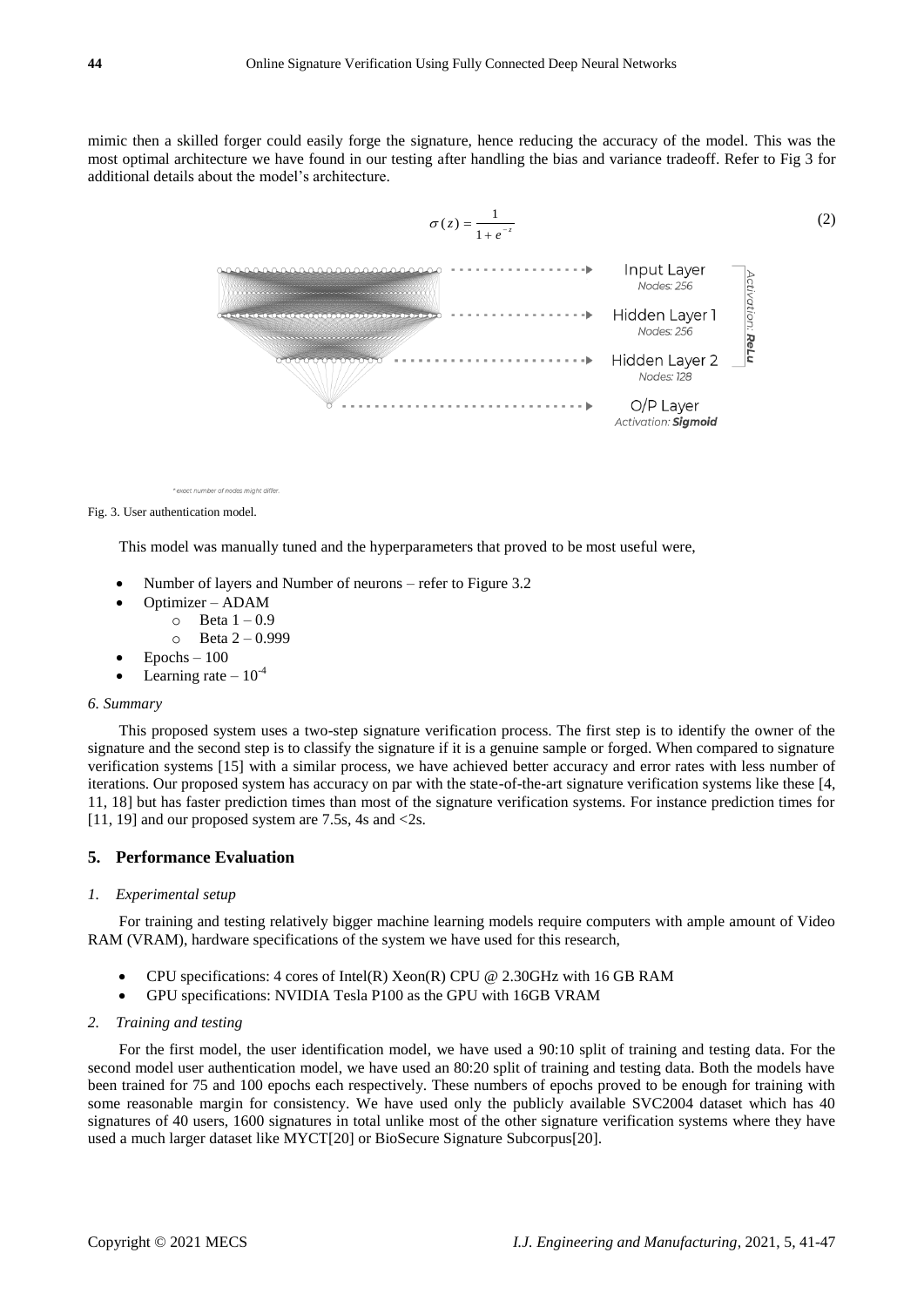#### *3. Results with comparison*

Usually in most signature verification systems, when a signature has to be verified, it is compared with some genuine samples using some transformations and feature extraction. If the similarity metric yields an acceptable value, then the signature sample is said to genuine otherwise forged.

One major difference between most signature verification systems versus our proposed system is that when a signature sample is fed into the signature verification system, our proposed system can automatically detect the correct user authentication model (as every user has to have a unique model to authenticate the signature sample), and verify its authenticity (for the SVC2004 dataset the maximum users we could test was 40 users). The best accuracy obtained on unseen data of 40 users in the publicly available SVC2004 dataset is 97.5%. Time taken to verify signatures are under 2 seconds which is desirable for real-time systems that can be deployed to production. The two goals for our system, high accuracy and minimal time taken to authenticate are achieved.



Fig. 4. FRR Vs FAR Graph

EER or equal error rate describes the point where the False Reject Rate (or FRR) and the False Acceptance Rate (or FAR). EER is also known as Crossover Error Rate (or CER). The equal error rate calculated for this system is about  $2\%$  ( $\pm$  0.25%). This is much better when compared with existing neural network approaches like [12] and [10]. Table 1 below gives a comparison of EER %

| Author          | Model           | EER%                 |
|-----------------|-----------------|----------------------|
| $^{[8]}$        | <b>HMM</b>      | 6.90                 |
| [13]            | <b>DTW</b>      | 5.50                 |
| [9]             | <b>HMM</b>      | 4.83                 |
| [21]            | <b>DTW</b>      | 3.38                 |
| '11]            | MFCC+NN         | 3.0                  |
| [4]             | <b>DTW</b>      | 2.8                  |
| [6]             | <b>DTW</b>      | 2.73                 |
| [10]            | <b>RNN+LNPS</b> | 2.37                 |
| [22]            | <b>EMD</b>      | 2.13                 |
| Proposed system | <b>FCNN</b>     | $2\%$ ( $\pm$ 0.25%) |

Table 1. EER values when compared with other state-of-the-art signature verification systems

## **6. Conclusion**

There are not a lot of signature verification systems that use only the SVC2004 dataset with plain deep neural networks for signature verification. We have achieved about 2% ( $\pm$ 0.25%) EER which is a very acceptable equal error rate in the signature verification domain. Accuracy of the system is on par with the state-of-the-art signature verification systems on this dataset with faster prediction times, which is a much better option for signature verification systems in a real-time production environment. This can be used as a standalone system or an extension to an existing signature verification system.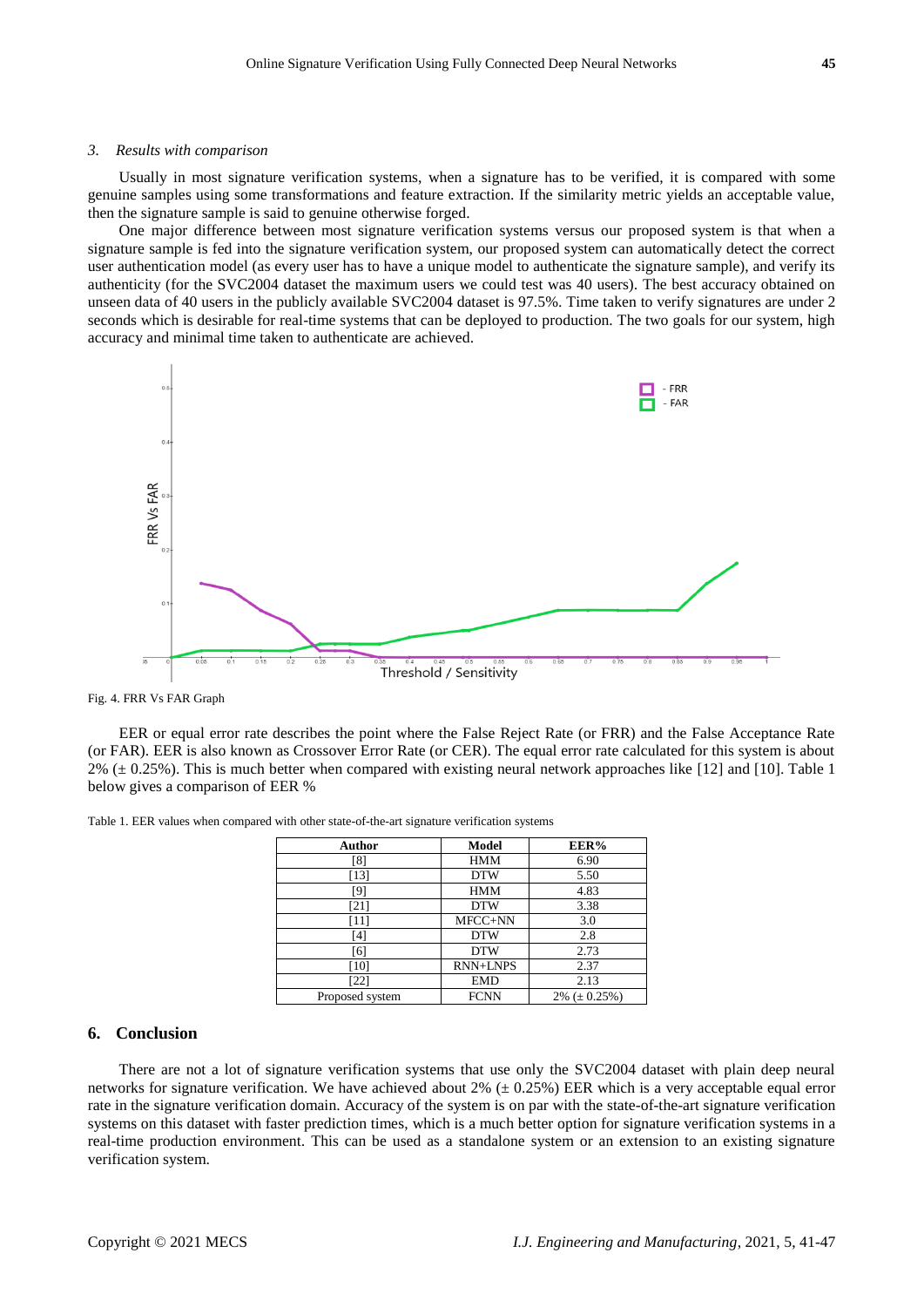## **Appendix**

*1. List of features generated*

| S.no           | <b>Feature</b>                  | S.no | <b>Feature</b>              |
|----------------|---------------------------------|------|-----------------------------|
| $\mathbf{1}$   | Sample Points (S)               | 23   | Average of Y Velocity       |
| $\overline{2}$ | Average of X                    | 24   | Maximum of X Velocity       |
| 3              | Average of Y                    | 25   | Maximum of Y Velocity       |
| 4              | Average of Standard             | 26   | X velocity with positive    |
|                | Deviation of X                  |      | Samples                     |
| 5              | Average of Standard             | 27   | Y velocity with positive    |
|                | Deviation of Y                  |      | Samples                     |
| 6              | <b>Average Velocity</b>         | 28   | Variance X Velocity         |
| 7              | <b>Average Acceleration</b>     | 29   | Variance Y Velocity         |
| 8              | Average Standard                | 30   | Standard deviation X        |
|                | Deviation of Velocity           |      | velocity                    |
| 9              | Average Standard                | 31   | Standard deviation Y        |
|                | Deviation of Acceleration       |      | velocity                    |
| 10             | Pen Down                        | 32   | Median X Velocity           |
| 11             | Pen Up                          | 33   | <b>Median Y Velocity</b>    |
| 12             | Pen Ratio                       | 34   | Correlation of X and Y      |
| 13             | Signature Width (W)             |      | Velocity                    |
| 14             | Signature Height (H)            | 35   | Mean of X acceleration      |
| 15             | Width to Height ratio           | 36   | Mean of Y acceleration      |
| 16             | <b>Total Signature Duration</b> | 37   | Variance X Acceleration     |
| 17             | <b>Maximum Pressure</b>         | 38   | Variance Y Acceleration     |
| 18             | Range of Pressure               | 39   | Standard deviation X        |
| 19             | Sample Points to                |      | Acceleration                |
|                | Signature Width                 | 40   | <b>Standard deviation Y</b> |
| 20             | <b>Mean Pressure</b>            |      | Acceleration                |
| 21             | Pressure Variance               | 41   | X Local Minima              |
| 22             | Average of X Velocity           | 42   | Y Local Minima              |

## **References**

- [1] National Research Council, *Biometric Recognition*. Washington, D.C.: National Academies Press, 2010.
- [2] O. Miguel-Hurtado, L. Mengibar-Pozo, M. G. Lorenz, and J. Liu-Jimenez, "On-line signature verification by dynamic time warping and Gaussian mixture models," *Proc. - Int. Carnahan Conf. Secur. Technol.*, no. November, pp. 23–29, 2007, doi: 10.1109/CCST.2007.4373463.
- [3] N. N. Liu and Y. H. Wang, "Fusion of global and local information for an on-line signature verification system," *Proc. 7th Int. Conf. Mach. Learn. Cybern. ICMLC*, vol. 1, no. July, pp. 57–61, 2008, doi: 10.1109/ICMLC.2008.4620378.
- [4] A. Kholmatov and B. Yanikoglu, "Identity authentication using improved online signature verification method," *Pattern Recognit. Lett.*, vol. 26, no. 15, pp. 2400–2408, Nov. 2005, doi: 10.1016/j.patrec.2005.04.017.
- [5] L. Nanni, E. Maiorana, A. Lumini, and P. Campisi, "Combining local, regional and global matchers for a template protected online signature verification system," *Expert Syst. Appl.*, vol. 37, no. 5, pp. 3676–3684, May 2010, doi: 10.1016/j.eswa.2009.10.023.
- [6] A. Sharma and S. Sundaram, "An enhanced contextual DTW based system for online signature verification using Vector Quantization," *Pattern Recognit. Lett.*, vol. 84, pp. 22–28, 2016, doi: 10.1016/j.patrec.2016.07.015.
- [7] J. Fierrez-Aguilar, L. Nanni, J. Lopez-Peñalba, J. Ortega-Garcia, and D. Maltoni, "An On-Line Signature Verification System Based on Fusion of Local and Global Information," in *Lecture Notes in Computer Science (including subseries Lecture Notes in Artificial Intelligence and Lecture Notes in Bioinformatics)*, vol. 3087, 2005, pp. 523–532.
- [8] J. Fierrez, J. Ortega-Garcia, D. Ramos, and J. Gonzalez-Rodriguez, "HMM-based on-line signature verification: Feature extraction and signature modeling," *Pattern Recognit. Lett.*, vol. 28, no. 16, pp. 2325–2334, 2007, doi: 10.1016/j.patrec.2007.07.012.
- [9] B. L. Van, S. Garcia-Salicetti, and B. Dorizzi, "On using the Viterbi path along with HMM likelihood information for online signature verification," *IEEE Trans. Syst. Man, Cybern. Part B Cybern.*, vol. 37, no. 5, pp. 1237–1247, 2007, doi: 10.1109/TSMCB.2007.895323.
- [10] S. Lai, L. Jin, and W. Yang, "Online Signature Verification Using Recurrent Neural Network and Length-Normalized Path Signature Descriptor," *Proc. Int. Conf. Doc. Anal. Recognition, ICDAR*, vol. 1, no. 1, pp. 400–405, 2017, doi: 10.1109/ICDAR.2017.73.
- [11] A. Fallah, M. Jamaati, and A. Soleamani, "A new online signature verification system based on combining Mellin transform, MFCC and neural network," *Digit. Signal Process. A Rev. J.*, vol. 21, no. 2, pp. 404–416, 2011, doi: 10.1016/j.dsp.2010.09.004.
- [12] S. Meshoul and M. Batouche, "A novel approach for online signature verification using fisher based probabilistic neural network," *Proc. - IEEE Symp. Comput. Commun.*, pp. 314–319, 2010, doi: 10.1109/ISCC.2010.5546760.